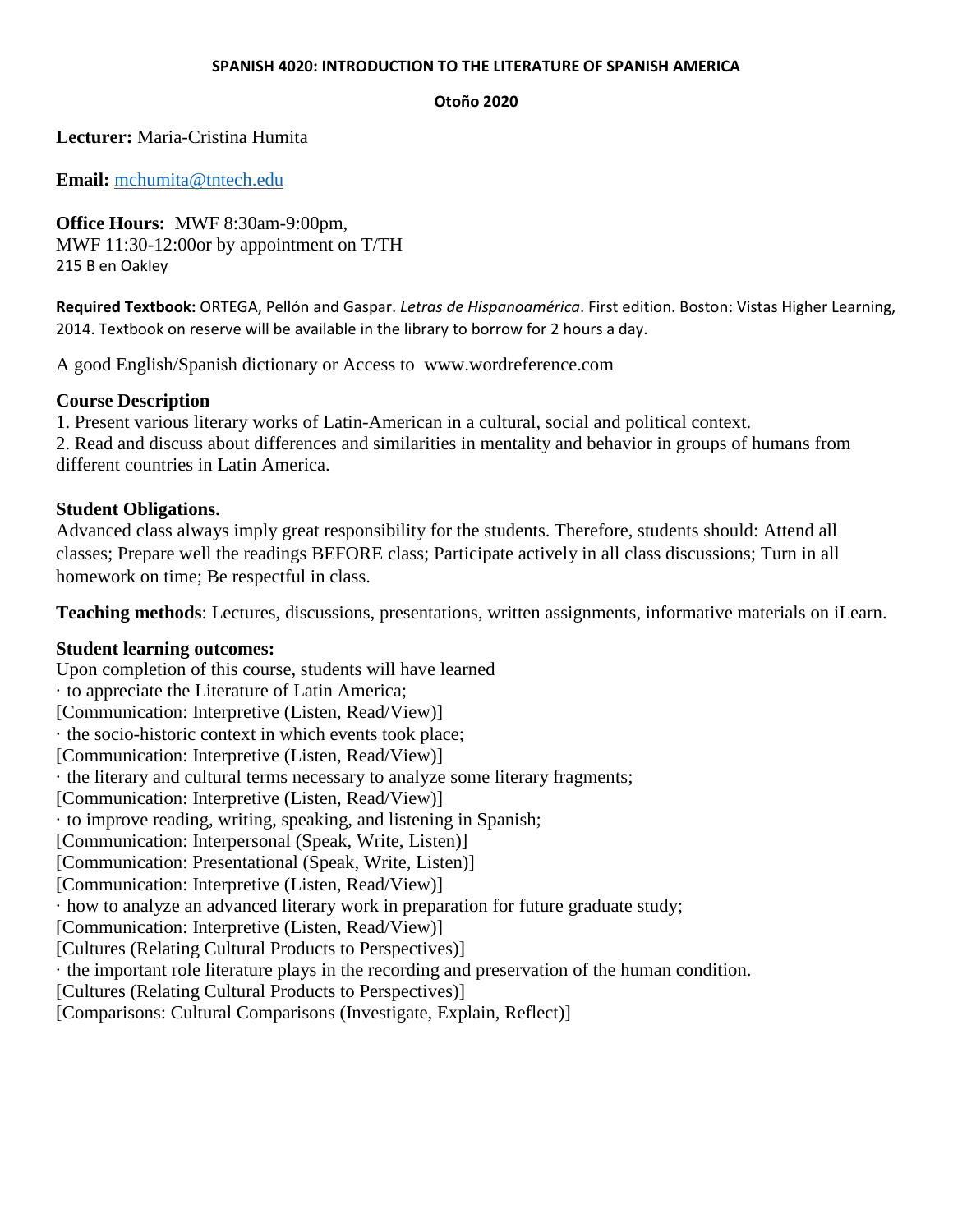| nulas                       |     |
|-----------------------------|-----|
| 2 Exámenes (L. 1-3, 4-5)    | 30% |
| Examen Final (L6-7)         | 20% |
| Tarea y pruebitas           | 20% |
| Trabajo Escrito (5 paginas) | 20% |
| Presentación                | 10% |
|                             |     |

**Notas**

**Exams.** Their purpose is to test the understanding of the many concepts introduced in class and the familiarity with the different texts. Questions are similar with the those at the end of the readings.

**Homework.** It will be announced on iLearn a couple of days before is due. Most of the homework will be at the end of the chapter under *\*\* Contestar en escrito del análisis o interpretacion*\*\*. These are to be answered in complete sentences and due on the date specified on the schedule.

**Reading Quizzes.** Announce or unannounced. Reading assignments for the class include the literary segments and the historical and cultural introductions found in the textbook.

**Final paper.** Each student will write in Spanish a final research paper (5-6pages, plus bibliography) on an author or work of his/ her preference. Details of this assignment will be given in class as the semester progresses.

**Presentation**. The presentation will be a PowerPoint (min. 5 min- 10 max. min) over the final paper the last days of classes. This will also serve as a review for the students.

**COURSE POLICY:** You must complete all reading assignments prior to class and be prepared to participate actively in each class with substantive and relevant comments. All work must be submitted on the due date to avoid heavy penalties. There will be no makeup exams for any reason. Class attendance is mandatory and essential to fulfilling the objectives of the course. I do not give any extra credit since it is important that you give your best effort to completing the assignments for the course.

The professor will NOT create any exams for those students who missed an exam, whether the reason is excused or unexcused. For those students who have an excusable absence for the date of the missed exam, their final exam grade will replace their missed exam grade.

**UNIVERSITY PLAGIARISM POLICY:** When you use (for example, quote or even summarize or paraphrase) someone else's media, words, data, ideas, or other works, you must cite your source. You should be especially careful to avoid plagiarizing Internet sources (for example, e-mail, chat rooms, Web sites, or discussion groups). It does not matter whether you borrow material from print sources, from the Internet, from on-line databases, or from interviews. Failure to cite your source is plagiarism. Students who plagiarize may receive an "F" or a "0" for the assignment, or an "F" for the course.

**ABSENCES (doesn't apply this semester)**: ALL unexcused absences will count as a zero (0) for the day's participation grade. Except for very unusual circumstances, any absence is counted as a 0. Two absences are allowed without penalty, but should only be used for illness or personal/family emergencies. In the case of serious illness or family crisis that requires you to miss more than two class period, let me know as soon as possible. Please note: If you are participating in any university-sponsored event for which you must be absent from class, an official letter from a Tech faculty or staff member must list these dates and be presented to the professor at the beginning of the semester.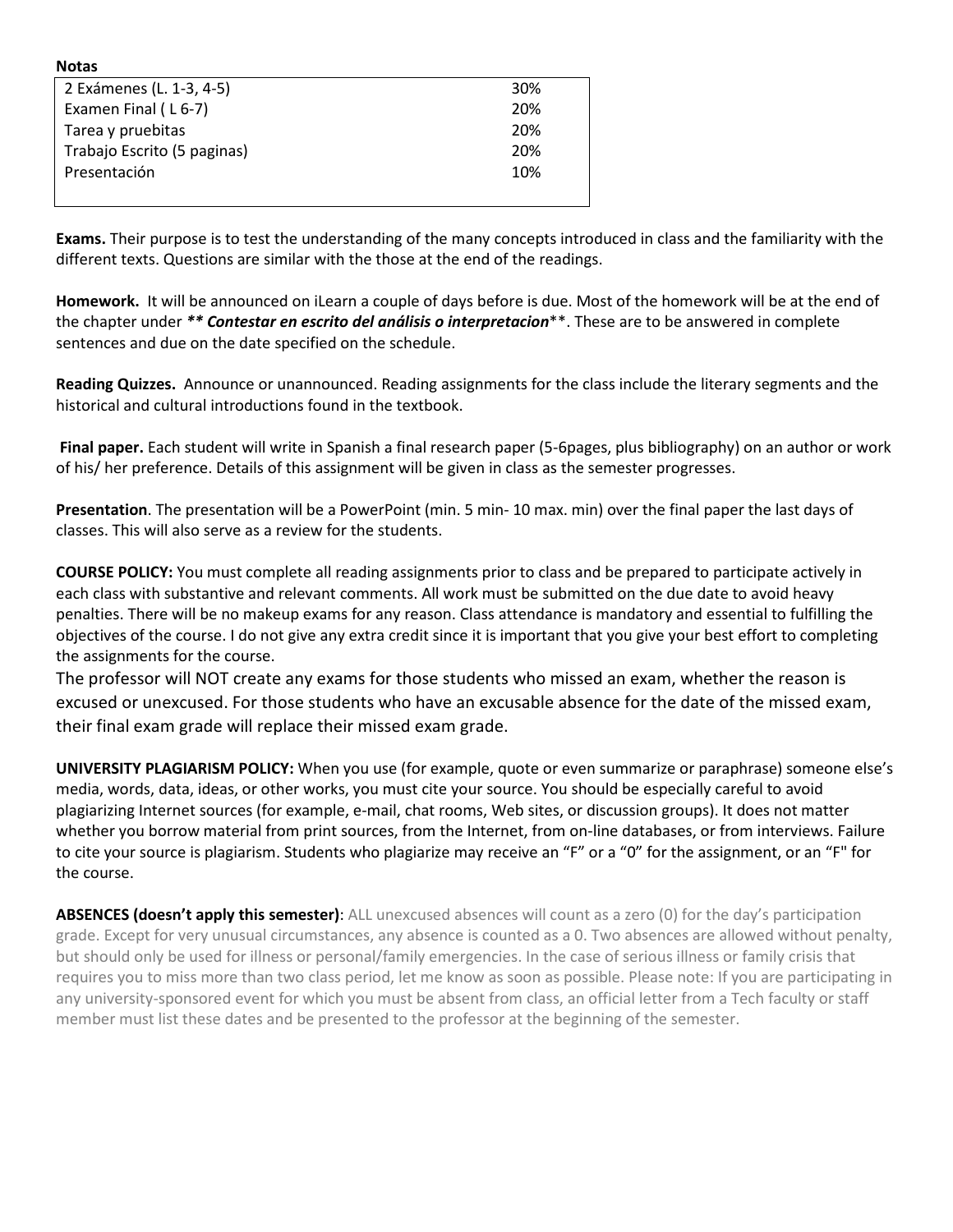**DISABILITY ACOMODATION**: Students with a disability requiring accommodations should contact the Accessible Education Center (AEC). An Accommodation Request (AR) should be completed as soon as possible, preferably by the end of the first week of the course. The AEC is located in the Roaden University Center, Room 112; phone 931-372-6119. For details, view the Tennessee Tech's Policy 340 – Services for Students with Disabilities at Policy Central.

### **COVID – 19**

1. Students must take personal responsibility in following the recommended CDC COVID-19 guidelines. Students are expected follow all COVID-19 directives published by Tennessee Tech including, but not limited to, notices on Tennessee Tech's webpage, building and facilities signage, and similar publications. The university's Return to Campus Student Handbook can be found at https://www.tntech.edu/return/index.php.

2. According to Tennessee Tech University's protocols, face coverings must be worn (covering the mouth and nose) by students in the classroom at all times.

3. Students must abide by predetermined social distancing guidelines and seating arrangements. Movement during class sessions should be limited as to not endanger other students or faculty. Students should be conscious and respectful of others and their health concerns.

4. Students who refuse to comply with university protocols on these matters will be reported to the Tennessee Tech Dean of Students.

5. Students should direct all requests for excused class absences related to COVID-19, regardless of where the COVID-19 testing is performed, to Tennessee Tech's Health Services. The Office of Student Affairs will provide notifications to faculty members of student absences and the expected length of the absence.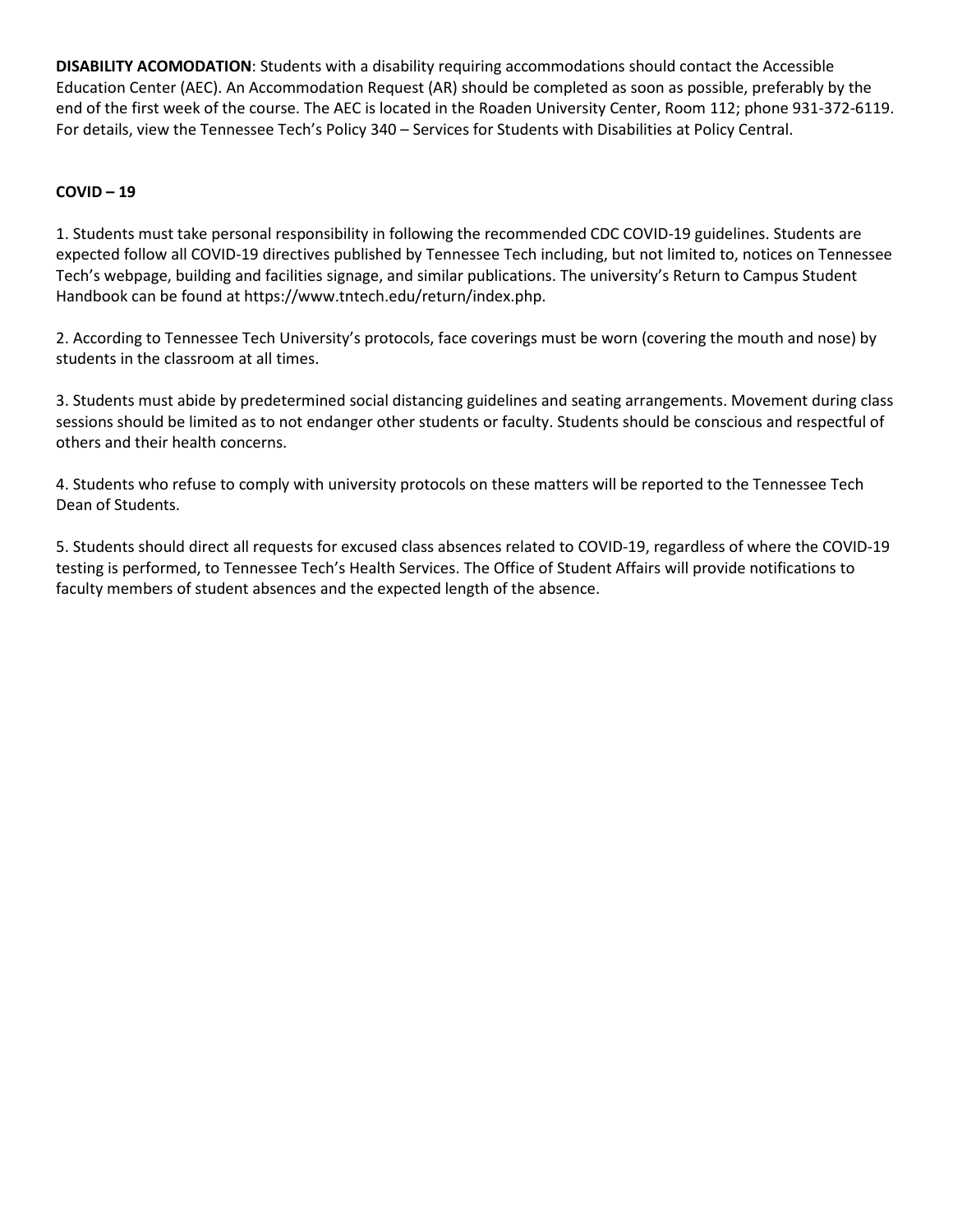TENTATIVE SCHEDULE OF ASSIGNMENTS (MWF): The instructor has the right to make any necessary changes in this schedule to accommodate the material to the progress of the class.

| 8/24  | Introducción del curso y de los estudiantes.<br>$\bullet$<br>Capítulo 1. Lectura sobre las Culturas prehispánicas-Náhuatl-Maya-quechua.<br>Discusión y reflexión.<br>Fotocopias |
|-------|---------------------------------------------------------------------------------------------------------------------------------------------------------------------------------|
| 8/26  | Popol Vuh p. 14-21, Los Libros de Chilam Balam p.21-23<br>$\bullet$                                                                                                             |
| 8/28  | Capítulo 2. Descubrimiento y mestizaje: de la conquista a la independencia p. 35-38<br>$\bullet$                                                                                |
| 8/31  | Hernán Cortés- Carta Segunda p.50-55<br>$\bullet$                                                                                                                               |
| 9/2   | Bernal Díaz del Castillo-Historia verdadera de la conquista de la Nueva España p 58-62<br>$\bullet$                                                                             |
| 9/4   | Sor Juana Inés de la Cruz p. 88-93<br>$\bullet$                                                                                                                                 |
| 9/7   | No hay clase- Labor Day                                                                                                                                                         |
| 9/9   | Capítulo 3. Las Nuevas Naciones del Romanticismo al realismo p.107-111<br>$\bullet$                                                                                             |
| 9/11  | José Martí - Nuestra América p.140-147<br>$\bullet$<br>Yo soy un hombre sincero p 147-148                                                                                       |
| 9/14  | Esteban Echeverria - El Matadero p. 201-214<br>$\bullet$                                                                                                                        |
| 9/16  | Repaso para el examen<br>$\bullet$                                                                                                                                              |
| 9/18  | Examen ch. 1-3<br>$\bullet$                                                                                                                                                     |
| 9/21  | Capítulo 4. Lectura. Entre el modernismo y las vanguardias p.225-227<br>$\bullet$                                                                                               |
| 9/23  | Rubén Darío -Sonatina p. 251, El Rey Burgues p. 258-261<br>$\bullet$                                                                                                            |
| 9/25  | A Roosevelt p. 252, El Rey Burgués p.258-262<br>٠                                                                                                                               |
| 9/28  | Horacio Quiroga - El hijo p.268-271, El Almohadón de plumas p.272-274<br>$\bullet$                                                                                              |
| 9/30  | José Enrique Rodo- Ariel p. 299-303<br>$\bullet$                                                                                                                                |
| 10/2  | Aflonsina Storni, Peso ancestral p. 338<br>$\bullet$                                                                                                                            |
| 10/5  | Alfonso Reyes-Capricho de América p.343-346<br>$\bullet$                                                                                                                        |
| 10/7  | Capitulo 5. El BOOM p. 357<br>$\bullet$                                                                                                                                         |
| 10/9  | Pablo Neruda p.364<br>$\bullet$                                                                                                                                                 |
| 10/12 | NO hay clase-VACACIONES DE OTONO                                                                                                                                                |